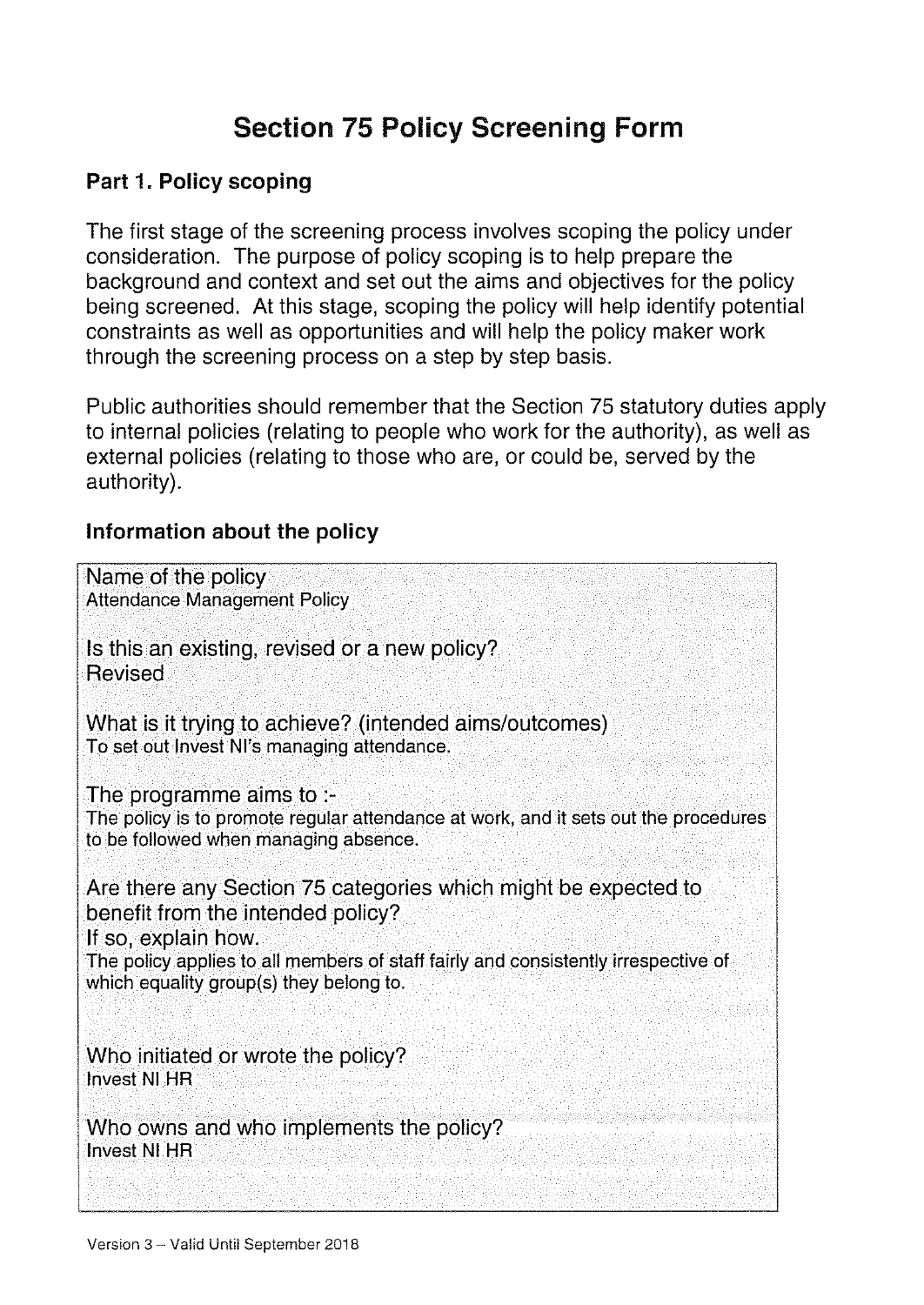#### Implementation factors

Are there any factors which could contribute to/detract from the intended aim/outcome of the policy/decision?

|   | If yes, are they      |
|---|-----------------------|
| X | financial             |
| X | legislative           |
|   | other, please specify |

### Main stakeholders affected

Who are the internal and external stakeholders (actual or potential) that the policy will impact upon?

| Χ | staff |
|---|-------|
|   |       |



other public sector organisations

voluntary/community/trade unions

t other, please specify

### Other policies with <sup>a</sup> bearing on this policy

- 'what are they?
- 'who owns them?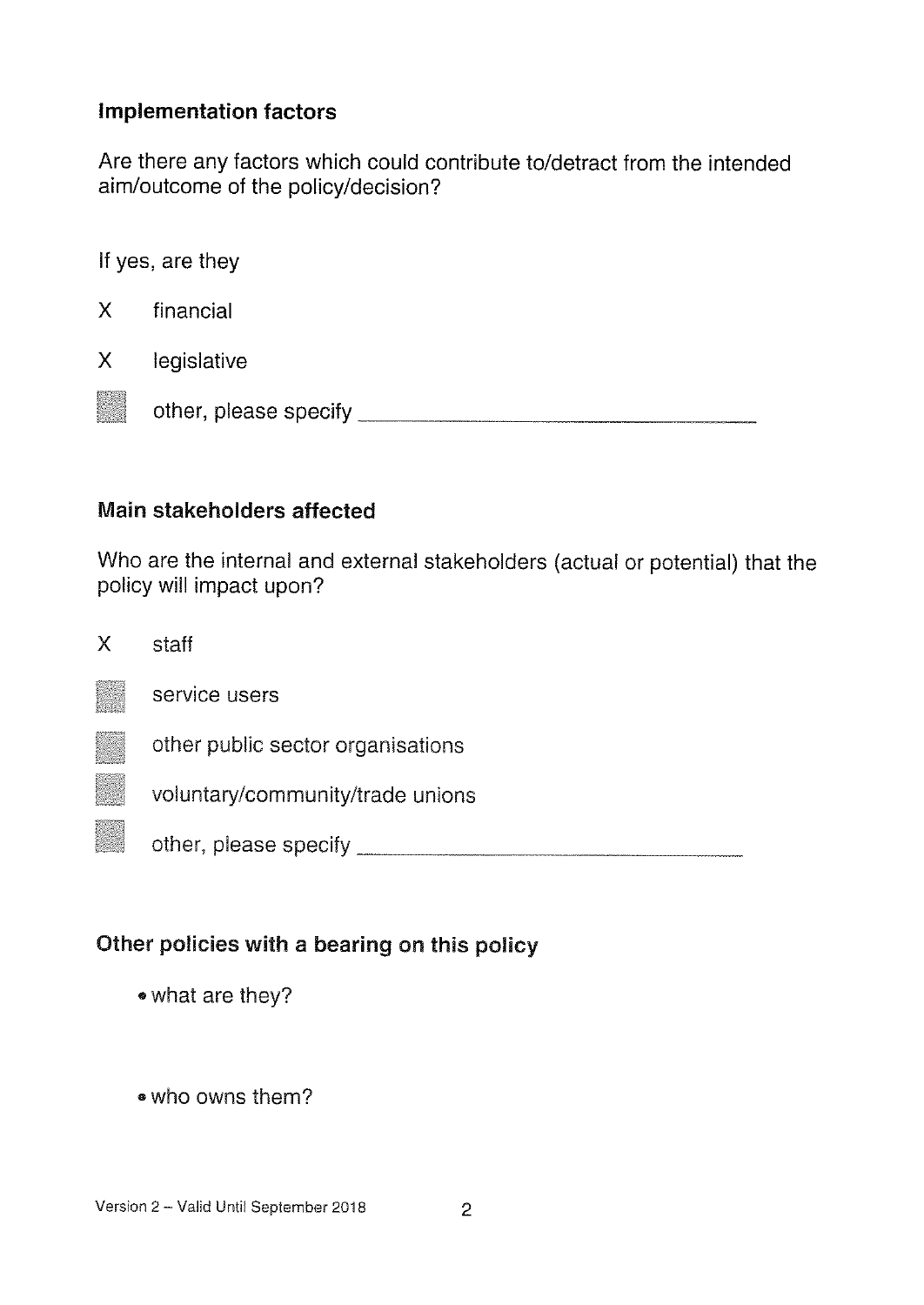### Available evidence

Evidence to help inform the screening process may take many forms. Public authorities should ensure that their screening decision is informed by relevant data.

What evidence/information (both qualitative and quantitative) have you gathered to inform this policy? Specify details for each of the Section 75 categories.

| <b>Section 75</b><br>category | Details of evidence/information                                                                                                                                                                                                           |
|-------------------------------|-------------------------------------------------------------------------------------------------------------------------------------------------------------------------------------------------------------------------------------------|
| Religious<br>belief           | The policy applies to all members of staff fairly and<br>consistently irrespective of which equality group they belong<br>to. There is no evidence to suggest that the policy will lead<br>to an adverse impact on any of the categories. |
| <b>Political</b><br>opinion   | As above                                                                                                                                                                                                                                  |
| Racial group                  | As above                                                                                                                                                                                                                                  |
| Age                           | As above                                                                                                                                                                                                                                  |
| Marital status                | As above                                                                                                                                                                                                                                  |
| Sexual<br>orientation         | As above                                                                                                                                                                                                                                  |
| Men and<br>women<br>generally | There is potential that pregnant women may be absent from<br>work due to a pregnancy related illness. The approach to<br>managing this type of absence has been factored into the<br><b>Attendance Management Policy.</b>                 |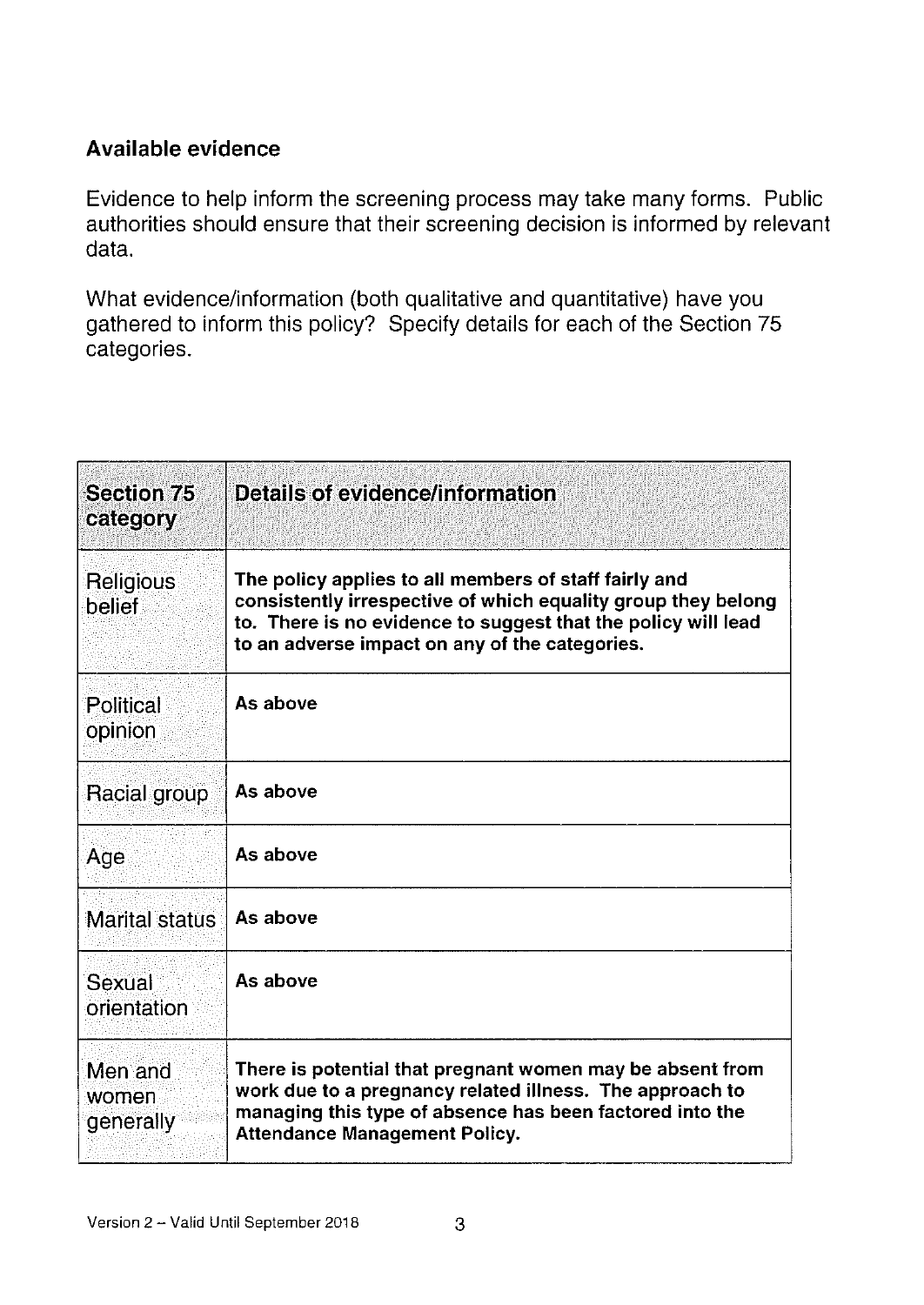| <b>Disability</b> | There is potential that people with a disability may be absent<br>from work due to a disability related illness. The approach to<br>managing this type of absence has been factored into the<br><b>Attendance Management Policy.</b> |
|-------------------|--------------------------------------------------------------------------------------------------------------------------------------------------------------------------------------------------------------------------------------|
| <b>Dependants</b> | As above                                                                                                                                                                                                                             |

### Needs, experiences and priorities

| <b>Disability</b>                                                                                                                                                                                                                                                | There is potential that people with a disability may be absent<br>from work due to a disability related illness. The approach to<br>managing this type of absence has been factored into the<br><b>Attendance Management Policy.</b> |  |  |
|------------------------------------------------------------------------------------------------------------------------------------------------------------------------------------------------------------------------------------------------------------------|--------------------------------------------------------------------------------------------------------------------------------------------------------------------------------------------------------------------------------------|--|--|
| Dependants                                                                                                                                                                                                                                                       | As above                                                                                                                                                                                                                             |  |  |
|                                                                                                                                                                                                                                                                  |                                                                                                                                                                                                                                      |  |  |
|                                                                                                                                                                                                                                                                  |                                                                                                                                                                                                                                      |  |  |
|                                                                                                                                                                                                                                                                  |                                                                                                                                                                                                                                      |  |  |
|                                                                                                                                                                                                                                                                  |                                                                                                                                                                                                                                      |  |  |
|                                                                                                                                                                                                                                                                  | <b>Needs, experiences and priorities</b>                                                                                                                                                                                             |  |  |
| Taking into account the information referred to above, what are the differe<br>needs, experiences and priorities of each of the following categories, in<br>relation to the particular policy/decision? Specify details for each of the<br>Section 75 categories |                                                                                                                                                                                                                                      |  |  |
| <b>Section 75</b><br>category                                                                                                                                                                                                                                    | Details of needs/experiences/priorities                                                                                                                                                                                              |  |  |
| Religious<br>belief                                                                                                                                                                                                                                              | No specific needs identified                                                                                                                                                                                                         |  |  |
|                                                                                                                                                                                                                                                                  |                                                                                                                                                                                                                                      |  |  |
| Political<br>opinion                                                                                                                                                                                                                                             | No specific needs identified                                                                                                                                                                                                         |  |  |
| Racial group                                                                                                                                                                                                                                                     | No specific needs identified                                                                                                                                                                                                         |  |  |
| Age                                                                                                                                                                                                                                                              | No specific needs identified                                                                                                                                                                                                         |  |  |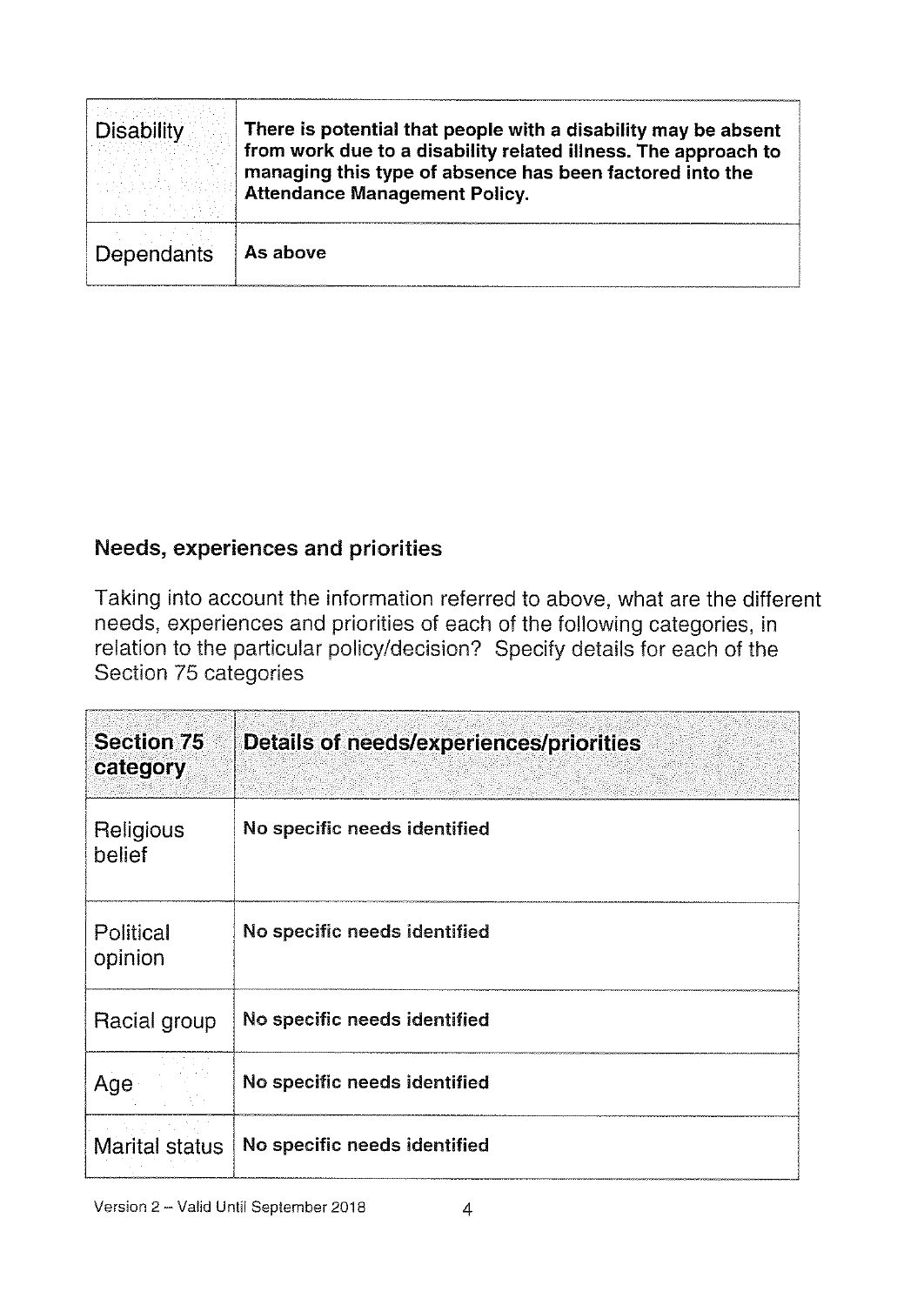| Sexual<br>orientation         | No specific needs identified                                                                                                                                                |
|-------------------------------|-----------------------------------------------------------------------------------------------------------------------------------------------------------------------------|
| Men and<br>women<br>generally | Requirements will be assessed on a case by case basis,<br>however the approach to managing this type of absence has<br>been factored into the Attendance Management Policy. |
| <b>Disability</b>             | Requirements will be assessed on a case by case basis,<br>however the approach to managing this type of absence has<br>been factored into the Attendance Management Policy. |
| Dependants                    | No specific needs identified                                                                                                                                                |

### Part 2. Screening questions

### Introduction

In making a decision as to whether or not there is a need to carry out an equality impact assessment, the public authority should consider its answers to the questions 1-4 which are given on pages 66-68 of this Guide.

If the public authority's conclusion is none in respect of all of the Section 75 equality of opportunity and/or good relations categories, then the public authority may decide to screen the policy out. If a policy is 'screened out' as having no relevance to equality of opportunity or good relations, a public authority should give details of the reasons for the decision taken.

If the public authority's conclusion is **major** in respect of one or more of the Section 75 equality of opportunity and/or good relations categories, then consideration should be given to subjecting the policy to the equality impact assessment procedure.

If the public authority's conclusion is **minor** in respect of one or more of the Section 75 equality categories and/or good relations categories, then consideration should still be given to proceeding with an equality impact assessment, or to: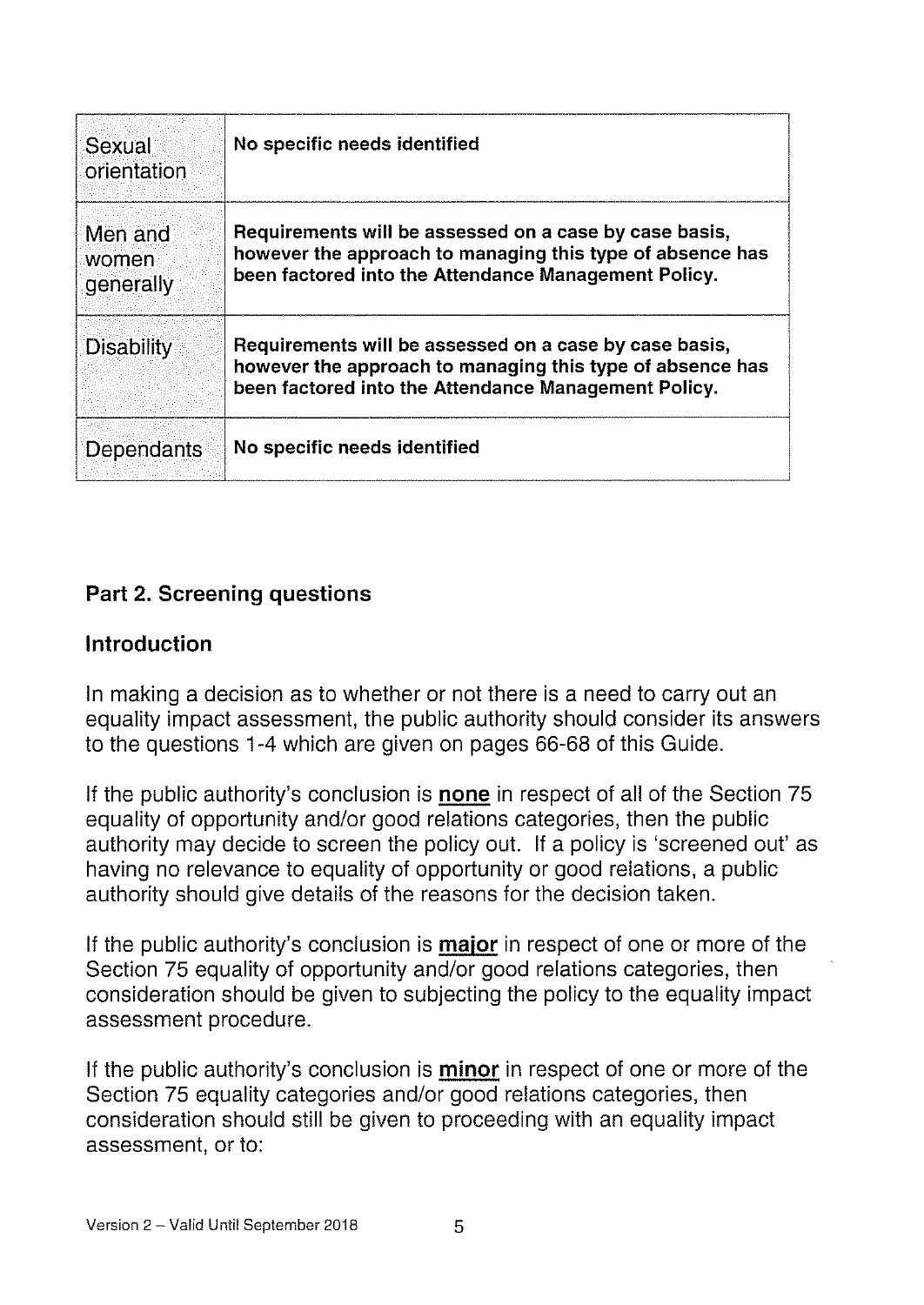- measures to mitigate the adverse impact; or
- the introduction of an alternative policy to better promote equality of opportunity and/or good relations.

### In favour of a 'major' impact

- a) The policy is significant in terms of its strategic importance;
- b) Potential equality impacts are unknown, because, for example, there is insufficient data upon which to make an assessment or because they are complex, and it would be appropriate to conduct an equality impact assessment in order to better assess them;
- c) Potential equality and/or good relations impacts are likely to be adverse or are likely to be experienced disproportionately by groups of people including those who are marginalised or disadvantaged;
- d) Further assessment offers a valuable way to examine the evidence and develop recommendations in respect of a policy about which there are concerns amongst affected individuals and representative groups, for example in respect of multiple identities;
- e) The policy is likely to be challenged by way of judicial review;
- f) The policy is significant in terms of expenditure.

### In favour of 'minor' impact

- a) The policy is not unlawfully discriminatory and any residual potential impacts on people are judged to be negligible;
- b) The policy, or certain proposals within it, are potentially unlawfully discriminatory, but this possibility can readily and easily be eliminated by making appropriate changes to the policy or by adopting appropriate mitigating measures;
- c) Any asymmetrical equality impacts caused by the policy are intentional because they are specifically designed to promote equality of opportunity for particular groups of disadvantaged people;
- d) By amending the policy there are better opportunities to better promote equality of opportunity and/or good relations.

### In favour of none

a) The policy has no relevance to equality of opportunity or good relations.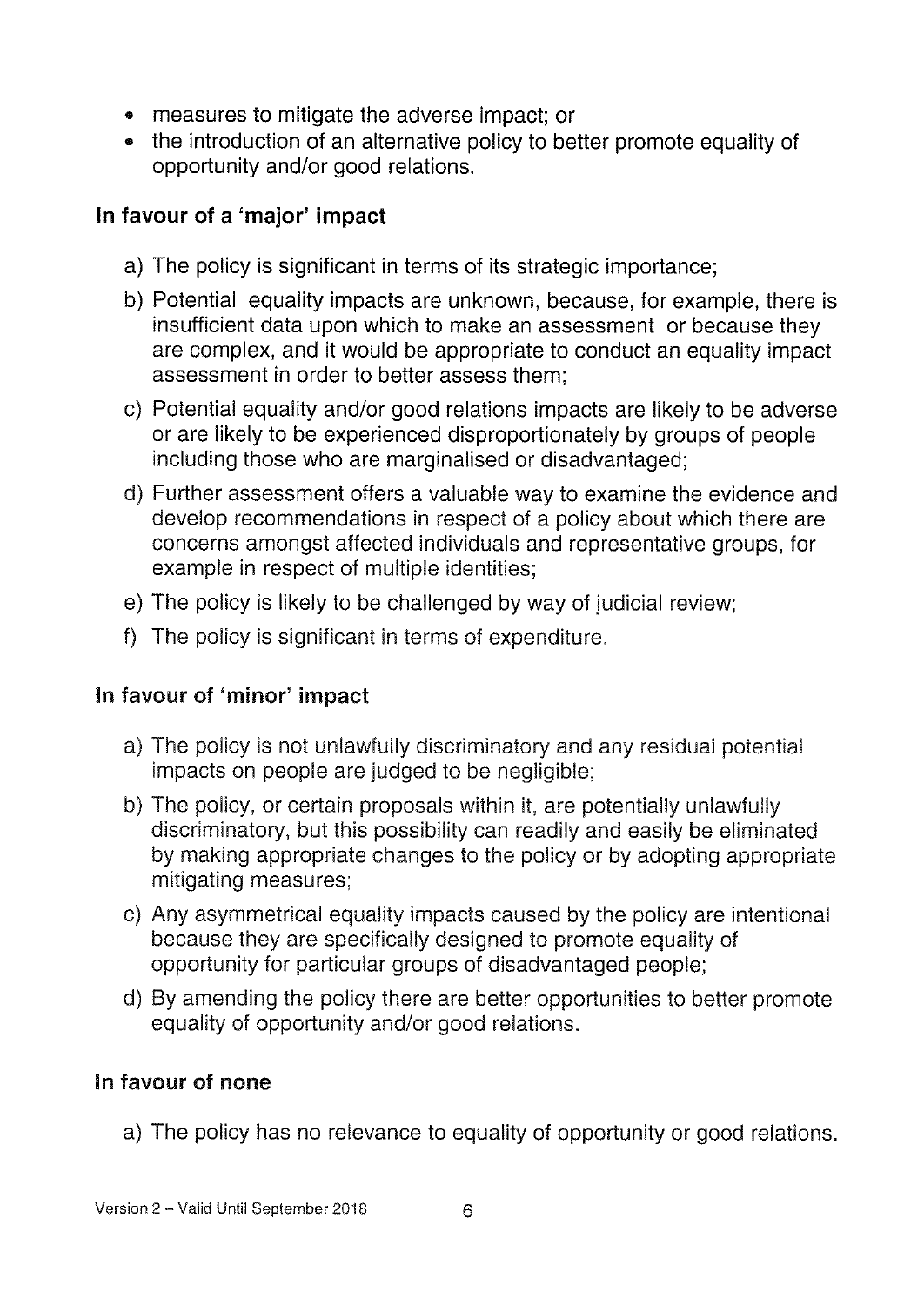b) The policy is purely technical in nature and will have no bearing in terms of its likely impact on equality of opportunity or good relations for people within the equality and good relations categories.

Taking into account the evidence presented above, consider and comment on the likely impact on equality of opportunity and good relations for those affected by this policy, in any way, for each of the equality and good relations categories, by applying the screening questions given overleaf and indicate the level of impact on the group i.e. minor, major or none.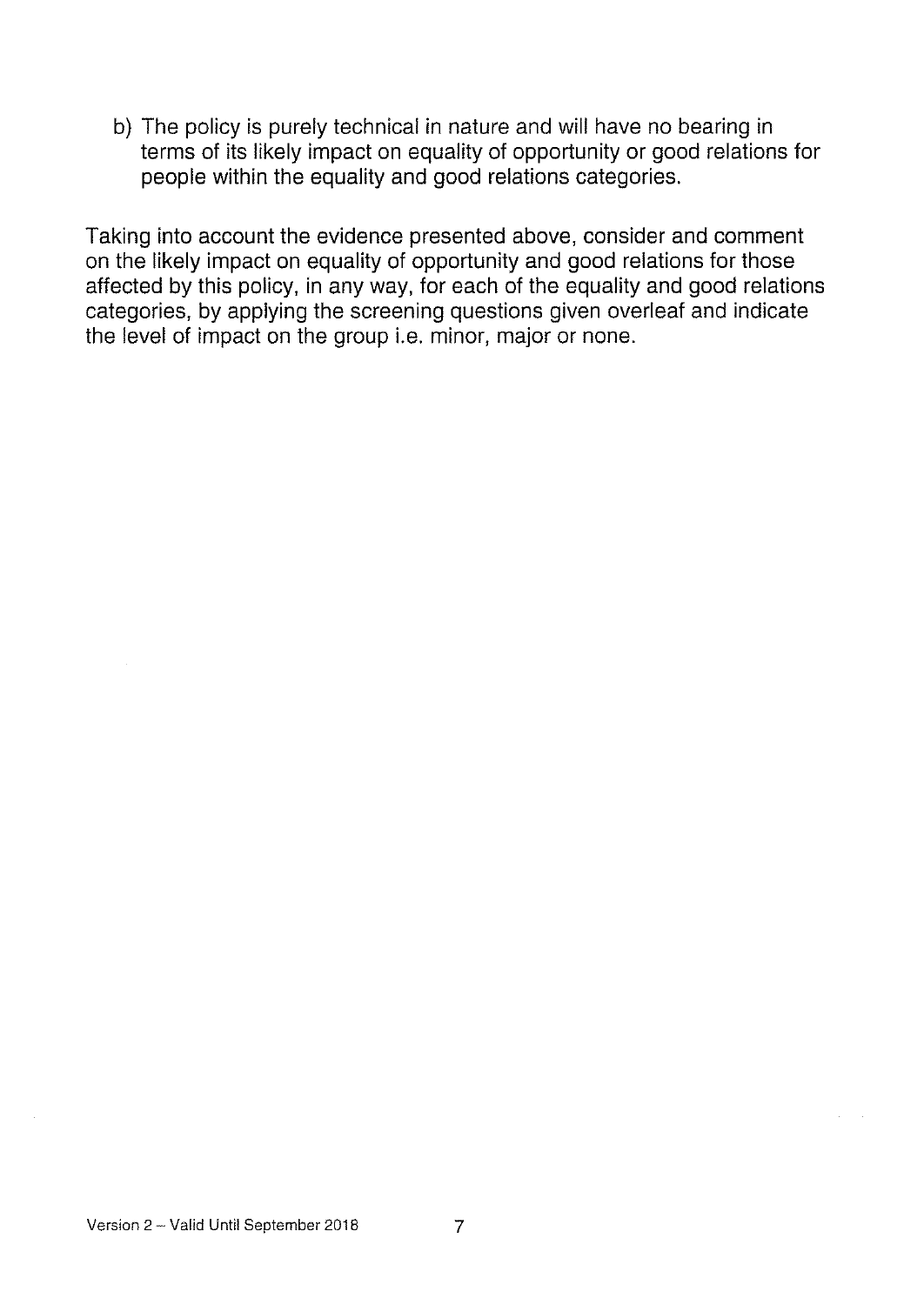## Screening questions

| 1 What is the likely impact on equality of opportunity for those affected<br>by this policy, for each of the Section 75 equality categories?<br>minor/major/none |                          |                                      |
|------------------------------------------------------------------------------------------------------------------------------------------------------------------|--------------------------|--------------------------------------|
| Section 75<br>category                                                                                                                                           | Details of policy impact | Level of impact?<br>minor/major/none |
| Religious<br>belief                                                                                                                                              | N/A                      | None                                 |
| Political<br>opinion                                                                                                                                             | N/A                      | <b>None</b>                          |
| Racial<br>group                                                                                                                                                  | N/A                      | <b>None</b>                          |
| Age                                                                                                                                                              | N/A                      | None                                 |
| <b>Marital</b><br>status                                                                                                                                         | N/A                      | None                                 |
| Sexual<br>orientation                                                                                                                                            | N/A                      | None                                 |
| Men and<br>women<br>generally                                                                                                                                    | N/A                      | None                                 |
| <b>Disability</b>                                                                                                                                                | N/A                      | None                                 |
| Dependants                                                                                                                                                       | N/A                      | None                                 |

Version 2 - Valid Until September 2018 8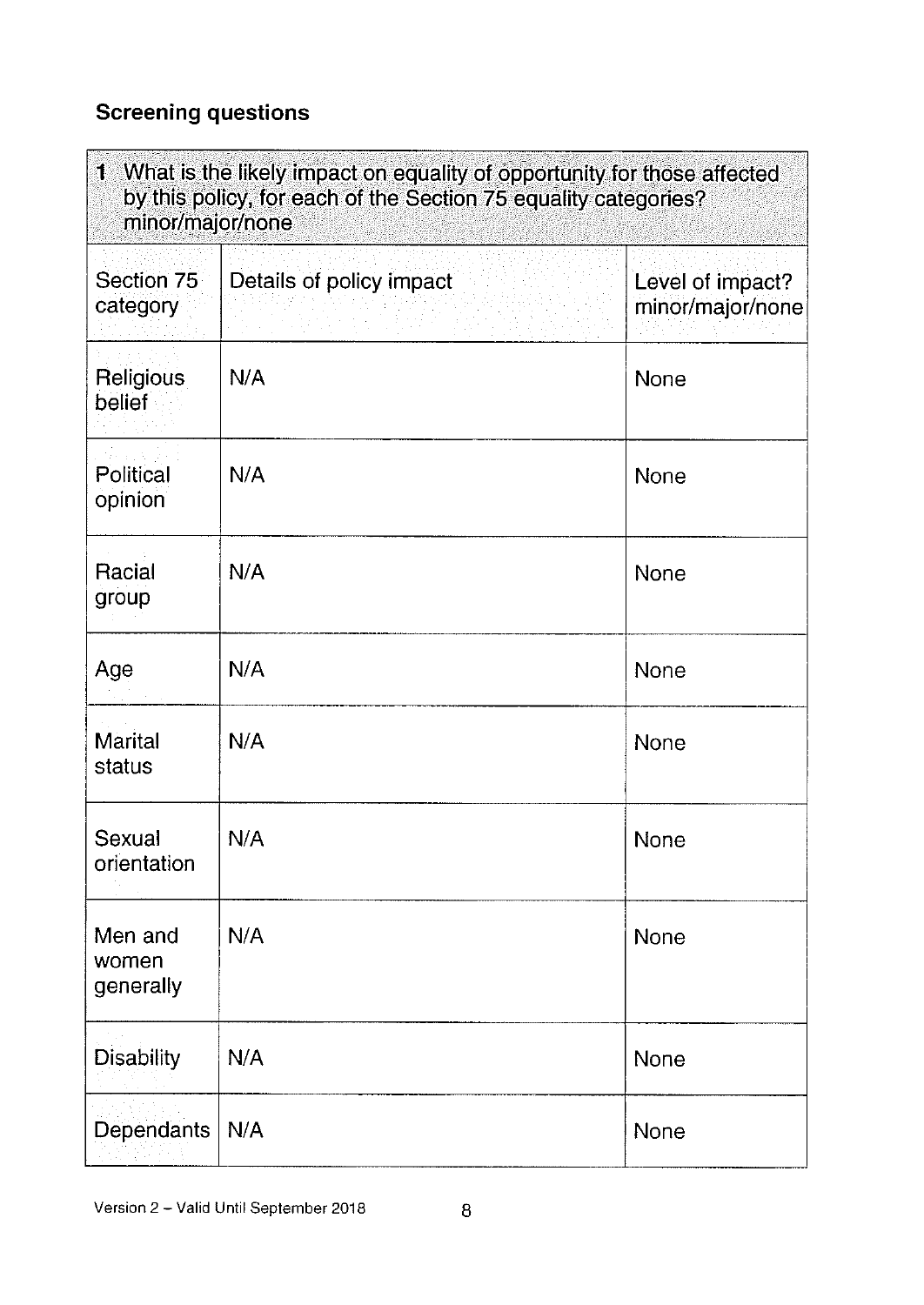| $\mathbf{2}$<br>Are there opportunities to better promote equality of opportunity for<br>people within the Section 75 equalities categories? |                         |                                                                                                                                                                                          |  |
|----------------------------------------------------------------------------------------------------------------------------------------------|-------------------------|------------------------------------------------------------------------------------------------------------------------------------------------------------------------------------------|--|
| Section 75<br>category                                                                                                                       | If Yes, provide details | If No, provide reasons                                                                                                                                                                   |  |
| <b>Religious</b><br><b>belief</b>                                                                                                            |                         | There is no indication that the<br>policy can have an effect on<br>promoting equality of<br>opportunity over and above<br>general opportunity within the<br>workplace for all employees. |  |
| Political<br>opinion                                                                                                                         |                         | As above                                                                                                                                                                                 |  |
| Racial<br>group                                                                                                                              |                         | As above                                                                                                                                                                                 |  |
| Age                                                                                                                                          |                         | As above                                                                                                                                                                                 |  |
| <b>Marital</b><br>status                                                                                                                     |                         | As above                                                                                                                                                                                 |  |
| Sexual<br>orientation                                                                                                                        |                         | As above                                                                                                                                                                                 |  |
| Men and<br>women<br><b>generally</b>                                                                                                         |                         | As above                                                                                                                                                                                 |  |
| <b>Disability</b>                                                                                                                            |                         | As above                                                                                                                                                                                 |  |
| <b>Dependants</b>                                                                                                                            |                         | As above                                                                                                                                                                                 |  |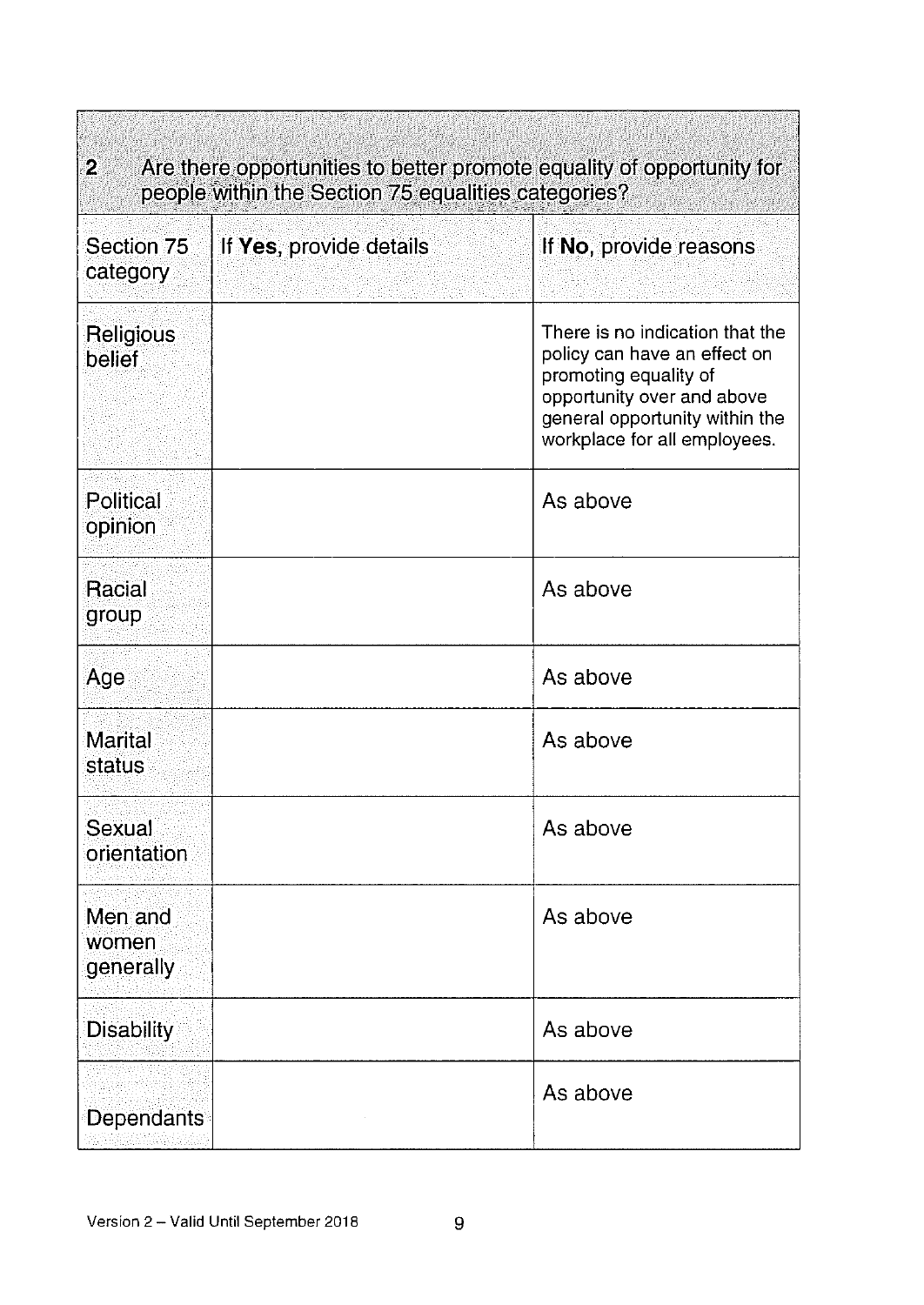| 3 To what extent is the policy likely to impact on good relations between<br>people of different religious belief, political opinion or racial group?<br>minor/major/none |                          |                                     |
|---------------------------------------------------------------------------------------------------------------------------------------------------------------------------|--------------------------|-------------------------------------|
| Good<br>relations<br>category                                                                                                                                             | Details of policy impact | Level of impact<br>minor/major/none |
| Religious<br>belief                                                                                                                                                       |                          | <b>None</b>                         |
| Political<br>opinion                                                                                                                                                      |                          | None                                |
| Racial<br>group                                                                                                                                                           |                          | <b>None</b>                         |

| 4 Are there opportunities to better promote good relations between<br>people of different religious belief, political opinion or racial group? |                         |                                                                                                                                        |
|------------------------------------------------------------------------------------------------------------------------------------------------|-------------------------|----------------------------------------------------------------------------------------------------------------------------------------|
| Good<br>relations<br>category                                                                                                                  | If Yes, provide details | If No, provide reasons                                                                                                                 |
| Religious<br>belief                                                                                                                            |                         | There is no indication that the<br>policy can have an effect on<br>good relations over and<br>above the Good Relations<br>Action Plan. |
| Political<br>opinion                                                                                                                           |                         | There is no indication that the<br>policy can have an effect on<br>good relations over and<br>above the Good Relations<br>Action Plan. |

 $\sim 10^{-1}$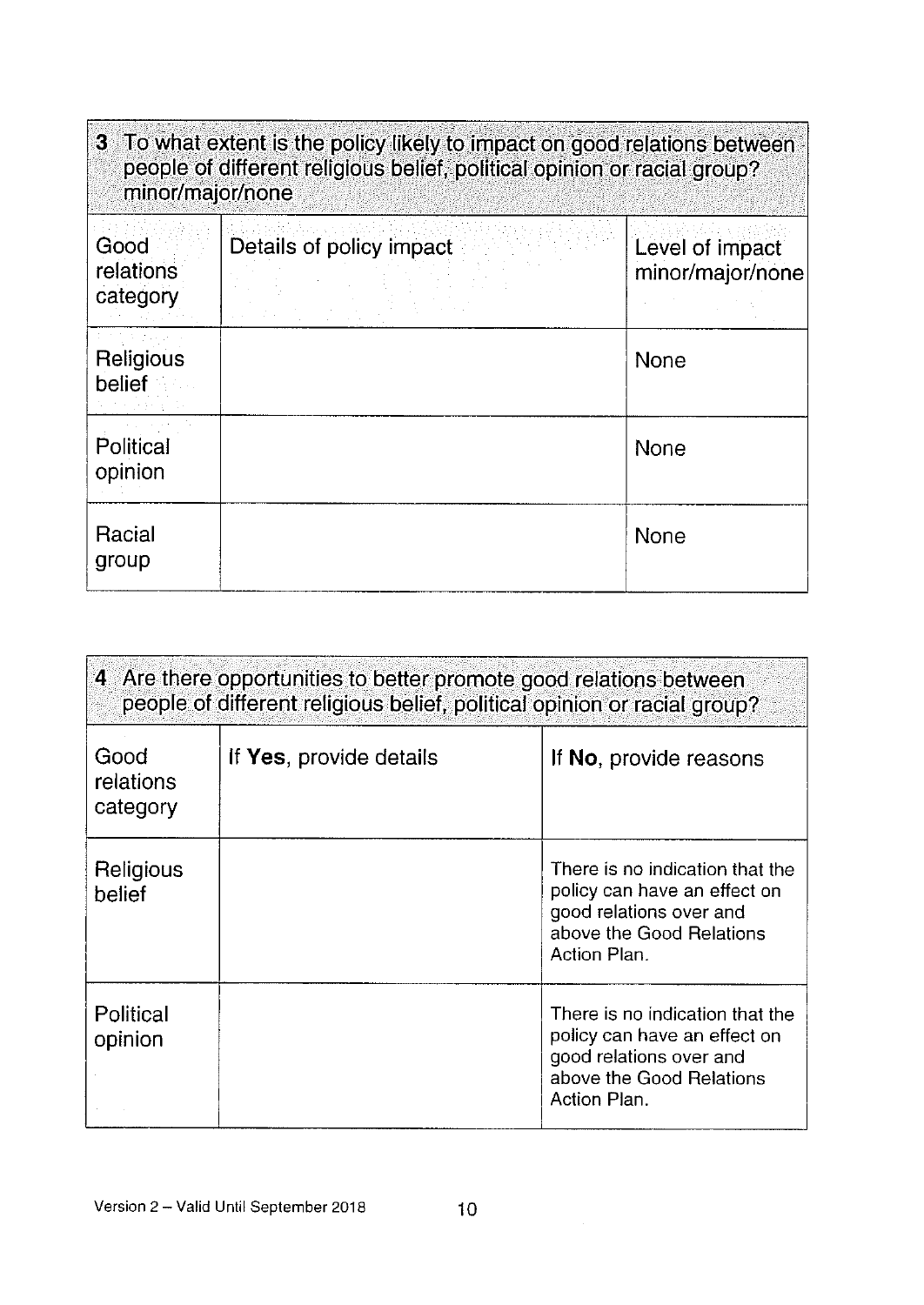| Racial<br>aroup | There is no indication that the<br>policy can have an effect on<br>good relations over and<br>above the Good Relations<br><b>Action Plan.</b> |
|-----------------|-----------------------------------------------------------------------------------------------------------------------------------------------|
|-----------------|-----------------------------------------------------------------------------------------------------------------------------------------------|

. The simple state is a set of the state of the state in the state of the state of the state of the state of the state of the state of the state of the state of the state of the state of the state of the state of the stat

 $\mathcal{L}(\mathcal{A})$  and  $\mathcal{L}(\mathcal{A})$  . In the  $\mathcal{L}(\mathcal{A})$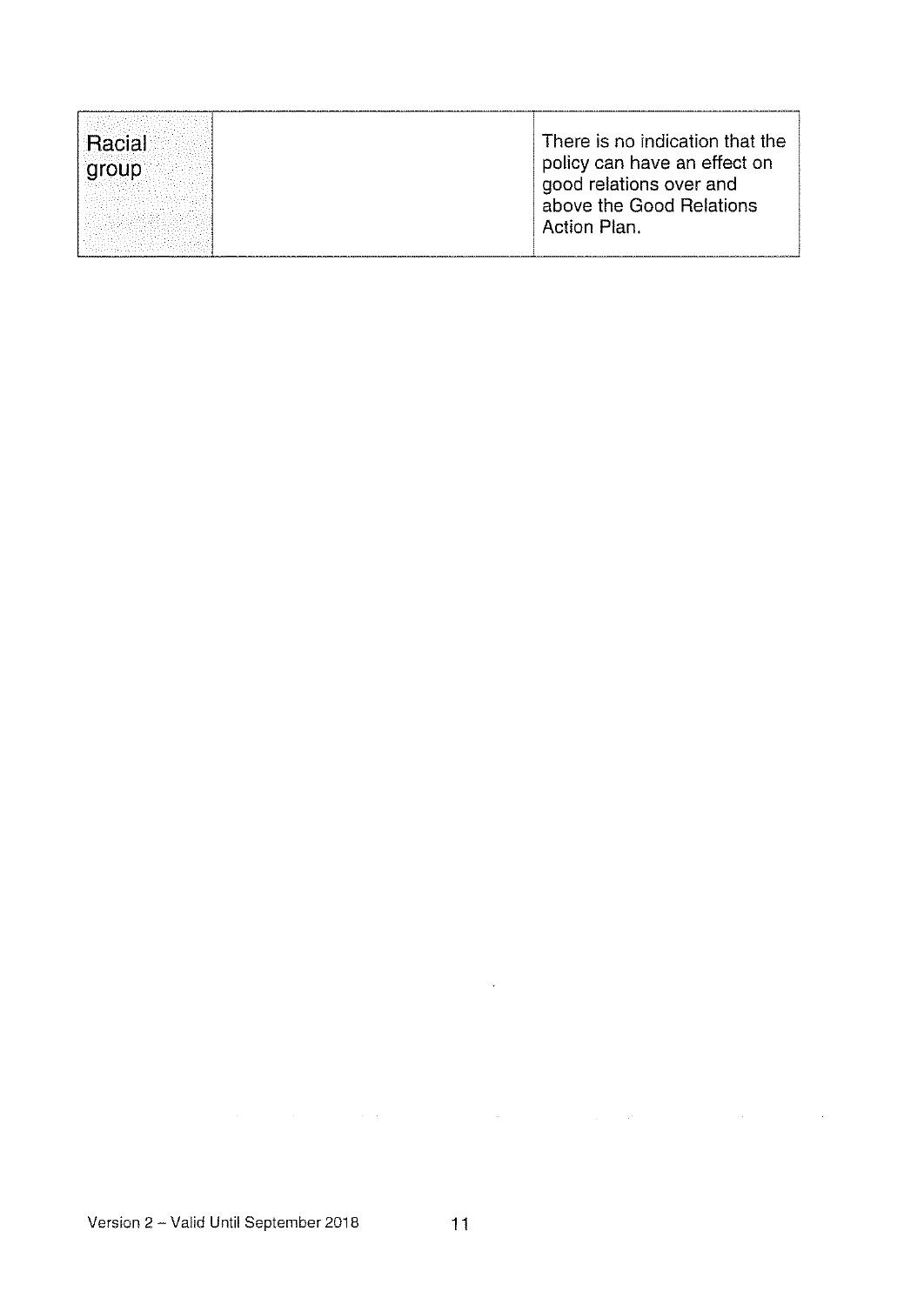### Additional considerations

### Multiple identity

Generally speaking, people can fall into more than one Section 75 category. Taking this into consideration, are there any potential impacts of the policy/decision on people with multiple identities? (For example; disabled minority ethnic people; disabled women; young Protestant men; and young lesbians, gay and bisexual people).

Provide details of data on the impact of the policy on people with multiple identities. Specify relevant Section 75 categories concerned.

N/A

### Part 3, Screening decision

If the decision is not to conduct an equality impact assessment, please provide details of the reasons.

N/A

If the decision is not to conduct an equality impact assessment the public authority should consider if the policy should be mitigated or an alternative policy be introduced. N/A

If the decision is to subject the policy to an equality impact assessment, please provide details of the reasons.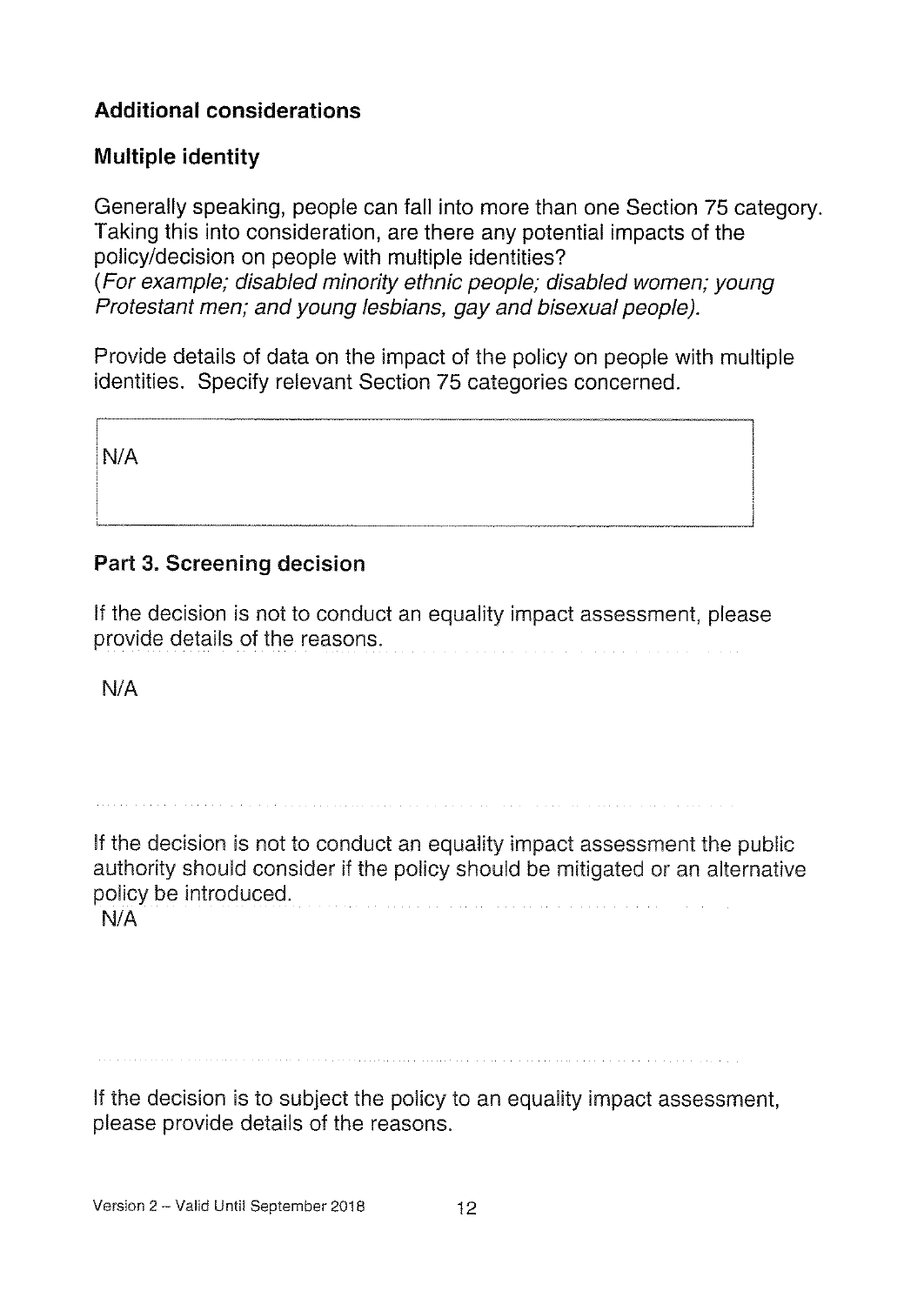All public authorities' equality schemes must state the authority's arrangements for assessing and consulting on the likely impact of policies adopted or proposed to be adopted by the authority on the promotion of equality of opportunity. The Commission recommends screening and equality impact assessment as the tools to be utilised for such assessments. Further advice on equality impact assessment may be found in a separate Commission publication: Practical Guidance on Equality Impact Assessment.

### Mitigation

When the public authority concludes that the likely impact is 'minor' and an equality impact assessment is not to be conducted, the public authority may consider mitigation to lessen the severity of any equality impact, or the introduction of an alternative policy to better promote equality of opportunity or good relations.

Can the policy/decision be amended or changed or an alternative policy introduced to better promote equality of opportunity and/or good relations?

If so, give the reasons to support your decision, together with the proposed changes/amendments or alternative policy.

N/A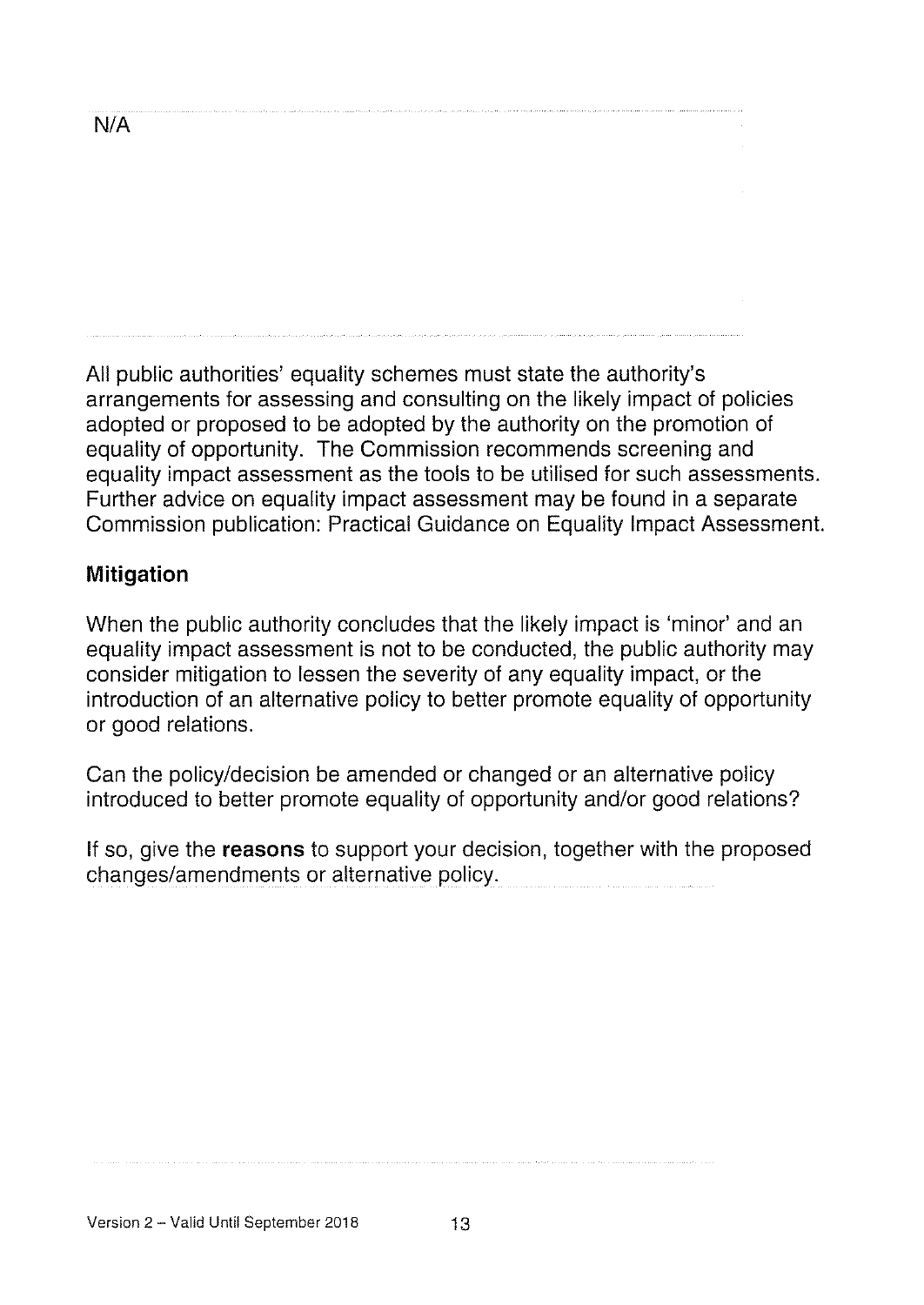### Timetabling and prioritising

Factors to be considered in timetabling and prioritising policies for equality impact assessment.

If the policy has been 'screened in' for equality impact assessment, then <sup>p</sup>lease answer the following questions to determine its priority for timetabling the equality impact assessment.

On <sup>a</sup> scale of 1-3, with <sup>1</sup> being the lowest priority and <sup>3</sup> being the highest, assess the policy in terms of its priority for equality impact assessment.

| <b>Priority criterion</b>                            | Rating<br>$(1-3)$ |
|------------------------------------------------------|-------------------|
| Effect on equality of opportunity and good relations |                   |
| Social need                                          |                   |
| Effect on people's daily lives                       |                   |
| Relevance to a public authority's functions          |                   |

Note: The Total Rating Score should be used to prioritise the policy in rank order with other policies screened in for equality impact assessment. This list of priorities will assist the public authority in timetabling. Details of the Public Authority's Equality Impact Assessment Timetable should be included in the quarterly Screening Report.

Is the policy affected by timetables established by other relevant public authorities?

If yes, please provide details